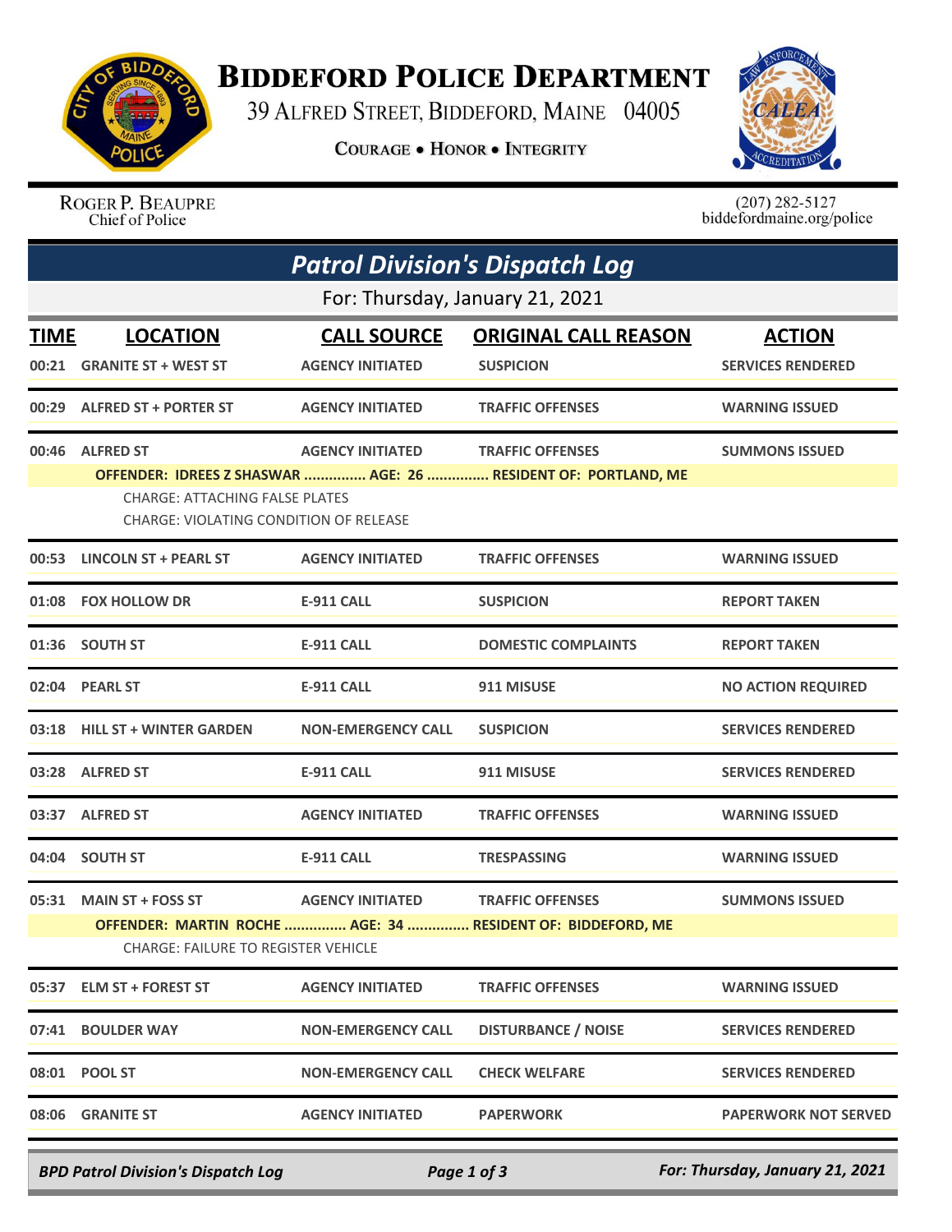| <b>TIME</b> | <b>LOCATION</b><br>08:46 POOL ST | <b>CALL SOURCE</b><br><b>NON-EMERGENCY CALL</b> | <b>ORIGINAL CALL REASON</b><br><b>CHECK WELFARE</b>                                 | <b>ACTION</b><br><b>SERVICES RENDERED</b> |
|-------------|----------------------------------|-------------------------------------------------|-------------------------------------------------------------------------------------|-------------------------------------------|
|             | 08:47 GUINEA RD                  | <b>AGENCY INITIATED</b>                         | <b>ANIMAL COMPLAINT</b>                                                             | <b>SERVICES RENDERED</b>                  |
|             | 10:02 ELM ST                     | <b>AGENCY INITIATED</b>                         | <b>TRAFFIC OFFENSES</b>                                                             | <b>WARNING ISSUED</b>                     |
| 10:50       | <b>MEDICAL CENTER DR</b>         | <b>E-911 CALL</b>                               | 911 MISUSE                                                                          | <b>REFERRED OTHER AGENCY</b>              |
|             | 10:51 LINCOLN ST                 | <b>NON-EMERGENCY CALL</b>                       | <b>ARTICLES LOST/FOUND</b>                                                          | <b>DISPATCH HANDLED</b>                   |
|             | <b>10:58 FORTUNES ROCKS RD</b>   | <b>AGENCY INITIATED</b>                         | <b>UNLOCKED DOORS - WINDOWS</b>                                                     | <b>BUILDING CHECK/SECURE</b>              |
| 11:02       | <b>BACON ST</b>                  | <b>NON-EMERGENCY CALL</b>                       | <b>JUVENILE OFFENSES</b>                                                            | <b>TRANSPORT TO HOSPITAL</b>              |
|             | 11:05 FOX HOLLOW DR              | <b>NON-EMERGENCY CALL</b>                       | <b>SUSPICION</b>                                                                    | <b>SERVICES RENDERED</b>                  |
|             | 11:06 ADAMS ST                   | <b>NON-EMERGENCY CALL</b>                       | <b>TRESPASSING</b>                                                                  | <b>SERVICES RENDERED</b>                  |
|             | 12:01 LEMIEUX ST                 | <b>NON-EMERGENCY CALL</b>                       | <b>ANIMAL COMPLAINT</b>                                                             | <b>GONE ON ARRIVAL</b>                    |
|             | 12:20 WEST ST                    | <b>NON-EMERGENCY CALL</b>                       | <b>MENTAL ILLNESS CASES</b>                                                         | <b>SERVICES RENDERED</b>                  |
|             | 12:38 ADAMS ST                   | <b>NON-EMERGENCY CALL</b>                       | <b>MENTAL ILLNESS CASES</b>                                                         | <b>SERVICES RENDERED</b>                  |
|             | 13:18 ELM ST                     | <b>E-911 CALL</b>                               | 911 MISUSE                                                                          | <b>SERVICES RENDERED</b>                  |
| 13:24       | <b>ALFRED ST</b>                 | <b>OTHER</b>                                    | <b>PAPERWORK</b><br>OFFENDER: TRACEY LYNN ROSS  AGE: 36  RESIDENT OF: BIDDEFORD, ME | <b>SERVICES RENDERED</b>                  |
|             | <b>CHARGE: ASSAULT</b>           |                                                 |                                                                                     |                                           |
| 13:35       |                                  | <b>E-911 CALL</b>                               | 911 MISUSE                                                                          | <b>DISPATCH HANDLED</b>                   |
|             | 13:48 FALL ST                    | E-911 CALL                                      | <b>DISTURBANCE / NOISE</b>                                                          | <b>UNFOUNDED</b>                          |
|             | 14:16 PIKE ST                    | E-911 CALL                                      | <b>PARKING COMPLAINT</b>                                                            | <b>DISPATCH HANDLED</b>                   |
| 14:17       | <b>MAY ST</b>                    | <b>NON-EMERGENCY CALL</b>                       | <b>DISTURBANCE / NOISE</b>                                                          | <b>SERVICES RENDERED</b>                  |
|             | 14:41 MAY ST                     | <b>E-911 CALL</b>                               | <b>DISTURBANCE / NOISE</b>                                                          | <b>REPORT TAKEN</b>                       |
|             | 14:45 SUMMER ST                  | <b>WALK-IN AT STATION</b>                       | <b>DISTURBANCE / NOISE</b>                                                          | <b>SERVICES RENDERED</b>                  |
| 15:27       | <b>ST MARYS ST</b>               | <b>NON-EMERGENCY CALL</b>                       | <b>CRIM THREAT / TERRORIZING</b>                                                    | <b>REPORT TAKEN</b>                       |
| 15:28       | <b>BURLEIGH LN</b>               | <b>AGENCY INITIATED</b>                         | <b>ANIMAL COMPLAINT</b>                                                             | <b>FIELD INTERVIEW</b>                    |
|             | 15:40 SULLIVAN ST                | <b>E-911 CALL</b>                               | <b>DISTURBANCE / NOISE</b>                                                          | <b>WARNING ISSUED</b>                     |
| 15:53       | <b>GRAHAM ST</b>                 | <b>NON-EMERGENCY CALL</b>                       | <b>DISTURBANCE / NOISE</b>                                                          | <b>NEGATIVE CONTACT</b>                   |

*BPD Patrol Division's Dispatch Log Page 2 of 3 For: Thursday, January 21, 2021*